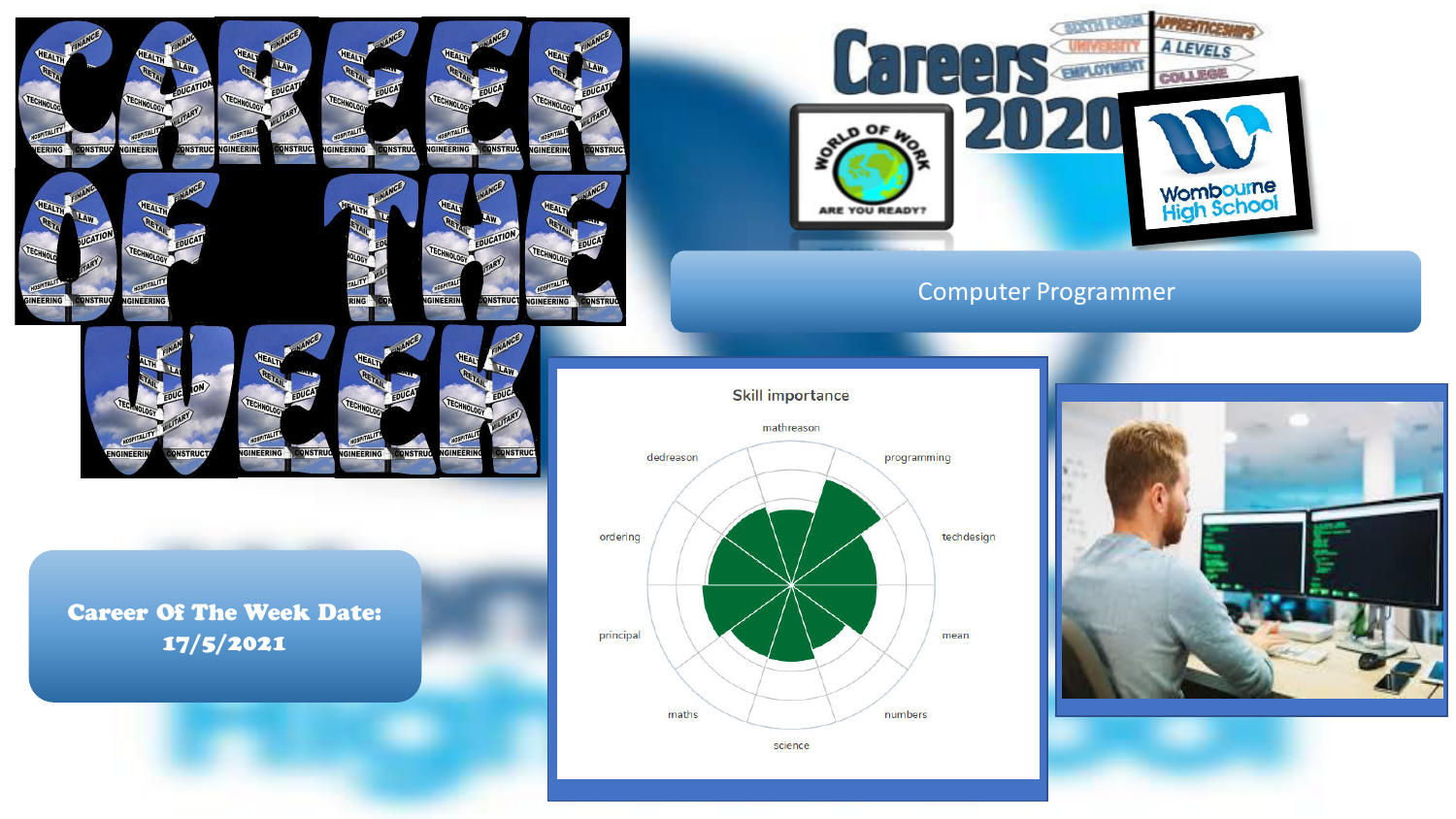

## Computer Programmer



# average salary

 $\left( \overline{\cdot }\right)$ 

 $\left( \overline{\cdot }\right)$ 

The UK average salary is £28,758

£46,280

## $\mathcal{O}$  is a group and male  $\mathcal{O}$  is a group and male  $\mathcal{O}$  is a group and male  $\mathcal{O}$ average weekly hours

There are 37.5 hours in the average working week

## 85% male 15% female



## **Description?**

Programmers and software development professionals design, develop, test, implement and maintain software systems in order to meet the specifications and business objectives of the information system; they also design and develop specialist software e.g. for computer games.

### **Qualifications**

Entrants usually possess a degree or equivalent qualification, although entry with other academic qualifications and/or significant relevant experience is possible. There is a variety of vocational, professional and postgraduate qualifications available.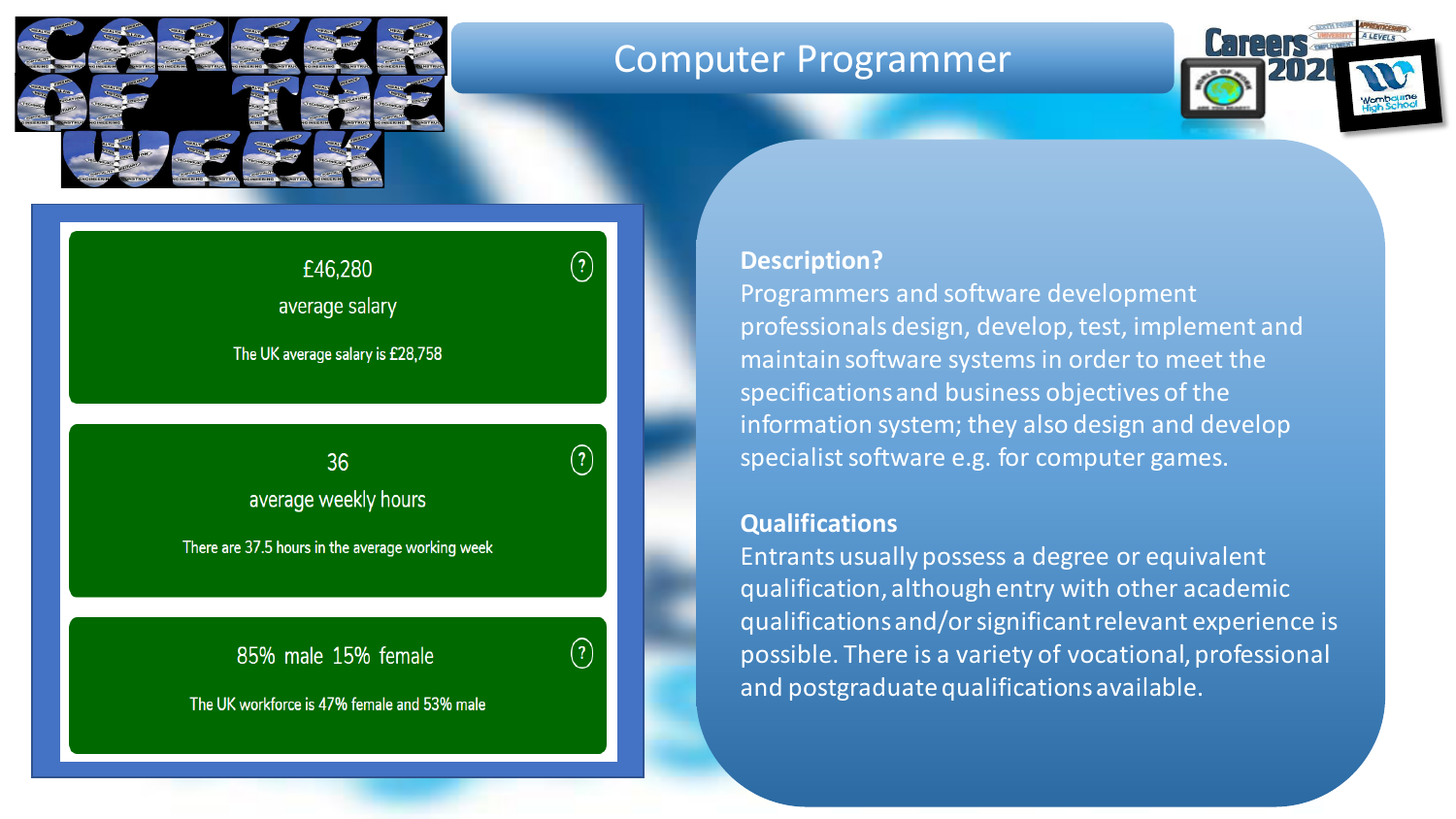

# Computer Programmer



## **Tasks**

**Future employment** 318.75k 300k 281.25k Insert future employment levels graph from icould.com/stories 262.5k 243.75k 225k 2012 015  $016$ 2026 2027 2013  $\overline{5}$  $rac{8}{2}$  $\frac{19}{2}$  $202$ 2021 2022 2023  $2024$  $2025$ 

Examines existing software and determines requirements for new/modified systems in the light of business needs; Undertakes feasibility study to design software solutions; Writes and codes individual programs according to specifications; Develops user interfaces; Tests and corrects software programs; Writes code for specialist programming for computer games, (for example, artificial intelligence, 3D engine development); Implements and evaluates the software; Plans and maintains database structures; Writes operational documentation and provides subsequent support and training for users.